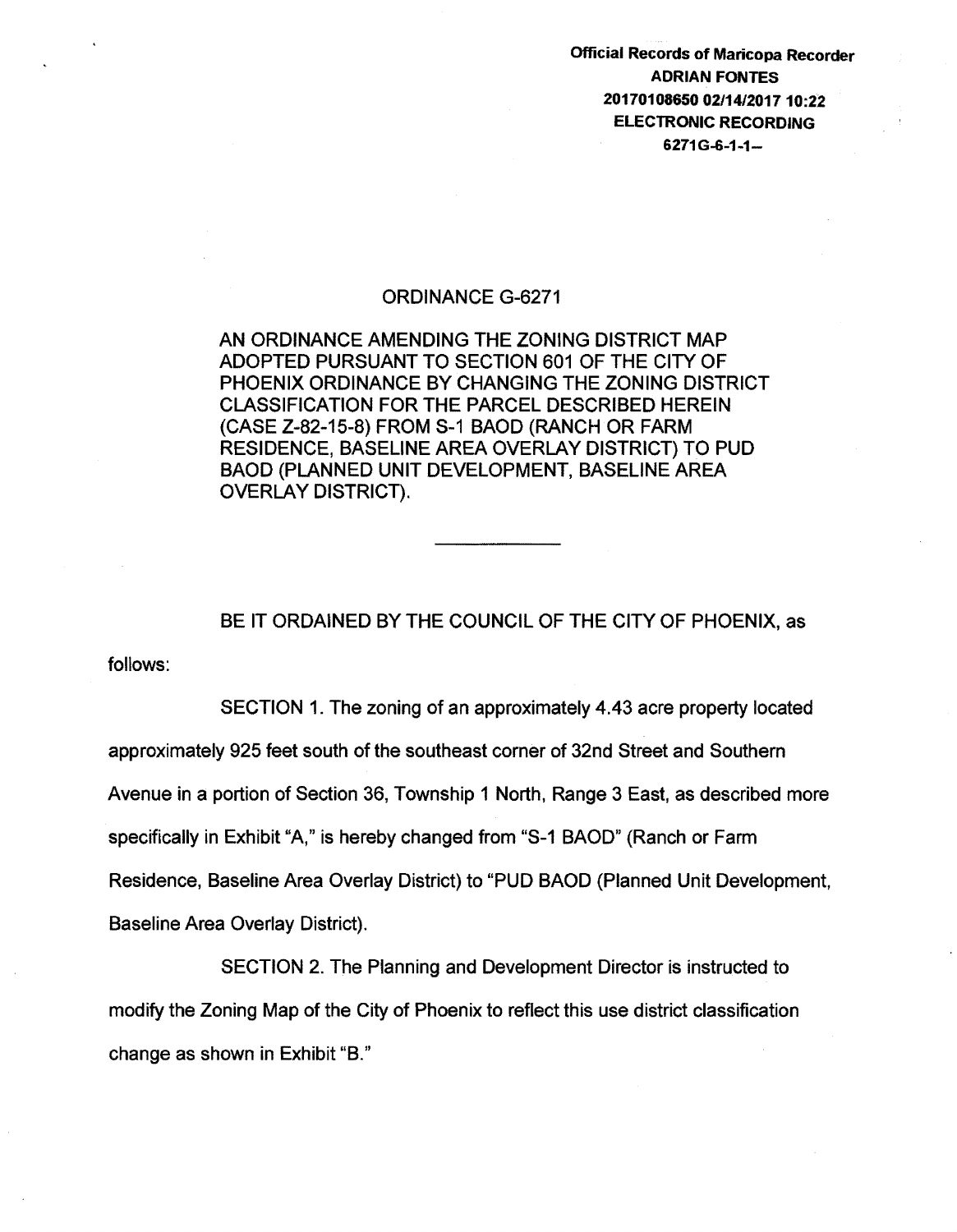SECTION 3. Due to the site's specific physical conditions and the use

district applied for by the applicant, this rezoning is subject to the following stipulations,

violation of which shall be treated in the same manner as a violation of the City of

Phoenix Zoning Ordinance:

- 1. An updated Development Narrative for the Sonoran Heights Nurseries PUD reflecting the changes approved through this request shall be submitted to the Planning and Development Department within 30 days of City Council approval of this request. The updated Development Narrative shall be consistent with the Development Narrative date stamped November 8, 2016, as modified by the following stipulations:
	- a. Page 16, Development Standards Table: Create a new Table 1 titled "Residential Development Standards Table". Table 1 Column 1 should read: "RESIDENTIAL LAND USES". Table 1 Column 2 shall read: "ALL RESIDENTIAL LAND USES WILL COMPLY WITH SECTION 649 OF THE ZONING ORDINANCE". Revise Table of Contents, Section G numbering, and Exhibit A accordingly.
	- b. Page 16, Development Standards Table: Remove standards regarding residential building height and density from table. Revise Exhibit A accordingly.
	- c. Page 44, Exhibit H: Revise Title as follows: "Conceptual Site Plan -PROPOSED FUTURE CONDITIONS". Revise lot coverage calculations to include square footage of existing "break area ramada". Update Table of Contents accordingly.
	- d. Create new exhibit located before Exhibit H titled "CONCEPTUAL SITE PLAN - EXISTING CONDITIONS". Renumber Table of Contents and following exhibits accordingly.
- 2. The developer shall dedicate right-of-way totaling 40-feet for the east half of 32nd Street.
- 3. The developer shall dedicate a 10-foot sidewalk easement on the east half of 32nd Street.
- 4. The developer shall comply with Stipulations  $4.a 4.d$  at that point where development on the site results in a minimum lot coverage of 7.5%. Development shall comprise a single project or the sum of multiple projects and may include existing buildings, new construction, or expansions of existing structures.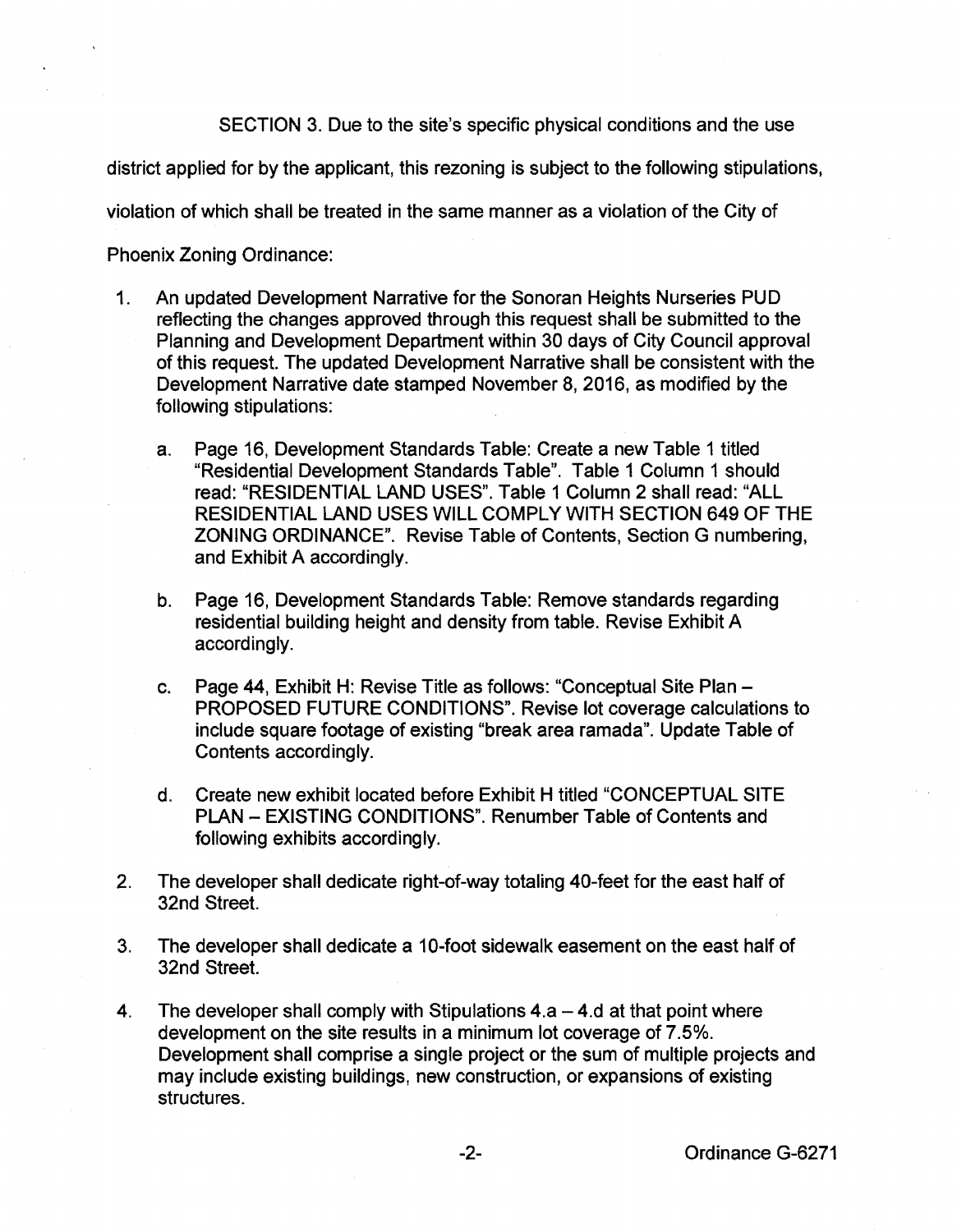- a. The developer shall tile and relocate the existing ditch along 32nd Street out of the public right-of-way as approved by the Planning and Development and Street Transportation Departments.
- b. The developer shall provide half street improvements, 32 feet from monument line to face of curb for the east side of 32nd Street. Improvements shall include paving, curb, gutter, detached sidewalk, ramps, streetlights, landscaping and other incidentals as per plans approved by the City. All improvements shall comply with all ADA accessibility standards.
- c. The developer shall provide tapers from the permanent improvements to the existing pavement on 32nd Street as approved by the Street Transportation Department.
- d. The developer shall provide a sidewalk and transit pad along 32nd Street. The transit pad should be located approximately 1,320-feet south of Southern Avenue and built according to City of Phoenix Standard Detail P1260 and as approved by the Planning and Development, Street Transportation, and Transit Departments.
- 5. Depending upon the extent of ground disturbance, the developer shall conduct archaeological monitoring and/or testing within all areas of the development that lie within 250 feet of the plotted boundary of the archaeological site of Las Canopas. Archaeological monitoring shall be conducted during grubbing, landscape salvage, and/or grading, or prior to those activities if it is determined that archaeological testing shall be conducted. The determination as to whether to conduct archaeological monitoring and/or testing must be made by a qualified archaeologist in cooperation with the City of Phoenix Archaeologist.
- 6. In the event archaeological materials are encountered during construction, the developer shall immediately cease all ground disturbing activities within a 10meter (33-foot) radius of the discovery, notify the City Archaeologist, and allow time for the Archaeology Office to properly assess the materials.
- 7. The property owner shall record a Notice to Prospective Purchasers of Proximity to Airport in order to disclose the existence, and operational characteristics of City of Phoenix Sky Harbor International Airport (PHX) to future owners or tenants of the property. The form and content of such documents shall be according to the templates and instructions provided which have been reviewed and approved by the City Attorney.
- 8. For any residential development, a conceptual site plan and elevations shall be reviewed and approved by the Planning Hearing Officer through the public hearing process prior to preliminary site plan approval. This is a legislative review for conceptual purposes only. Specific development standards and

-3- Ordinance G-6271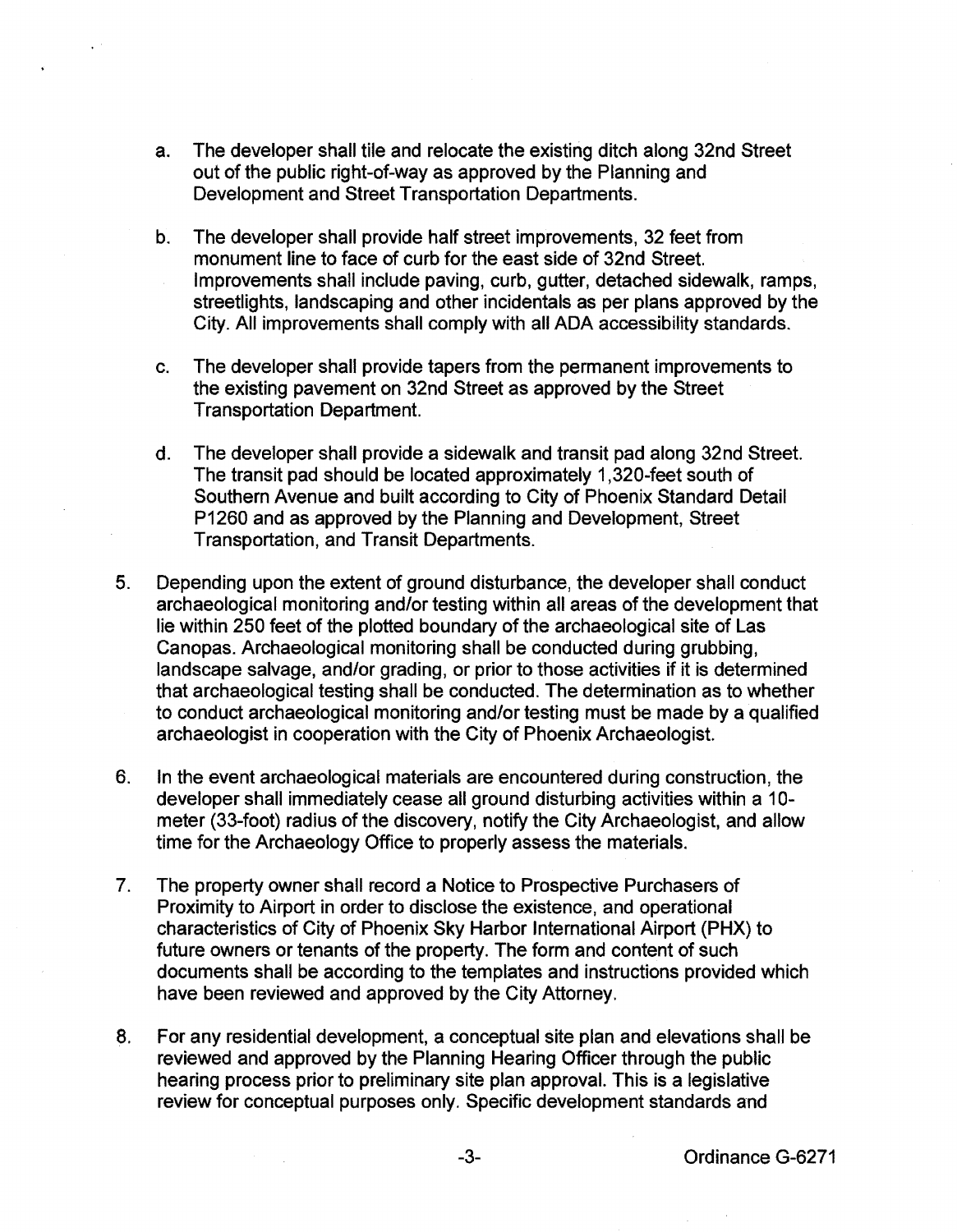requirements may be determined by the Planning Hearing Officer and the Planning and Development Department.

SECTION 4. If any section, subsection, sentence, clause, phrase or portion of this ordinance is for any reason held to be invalid or unconstitutional by the decision of any court of competent jurisdiction, such decision shall not affect the validity of the remaining portions hereof.

PASSED by the Council of the City of Phoenix this 1st day of February,

2017.

MAYOR

ATTEST:

**City Clerk** 



APBROVED AS TO FORM:

Acting City Attorney pml

REVIEWED BY:

City Manager

PL:tmi:LF16-1465: ltem#73:02/01/17: 1286879v1

Exhibits: A- Legal Description (1 Page) B- Ordinance Location Map (1 Page)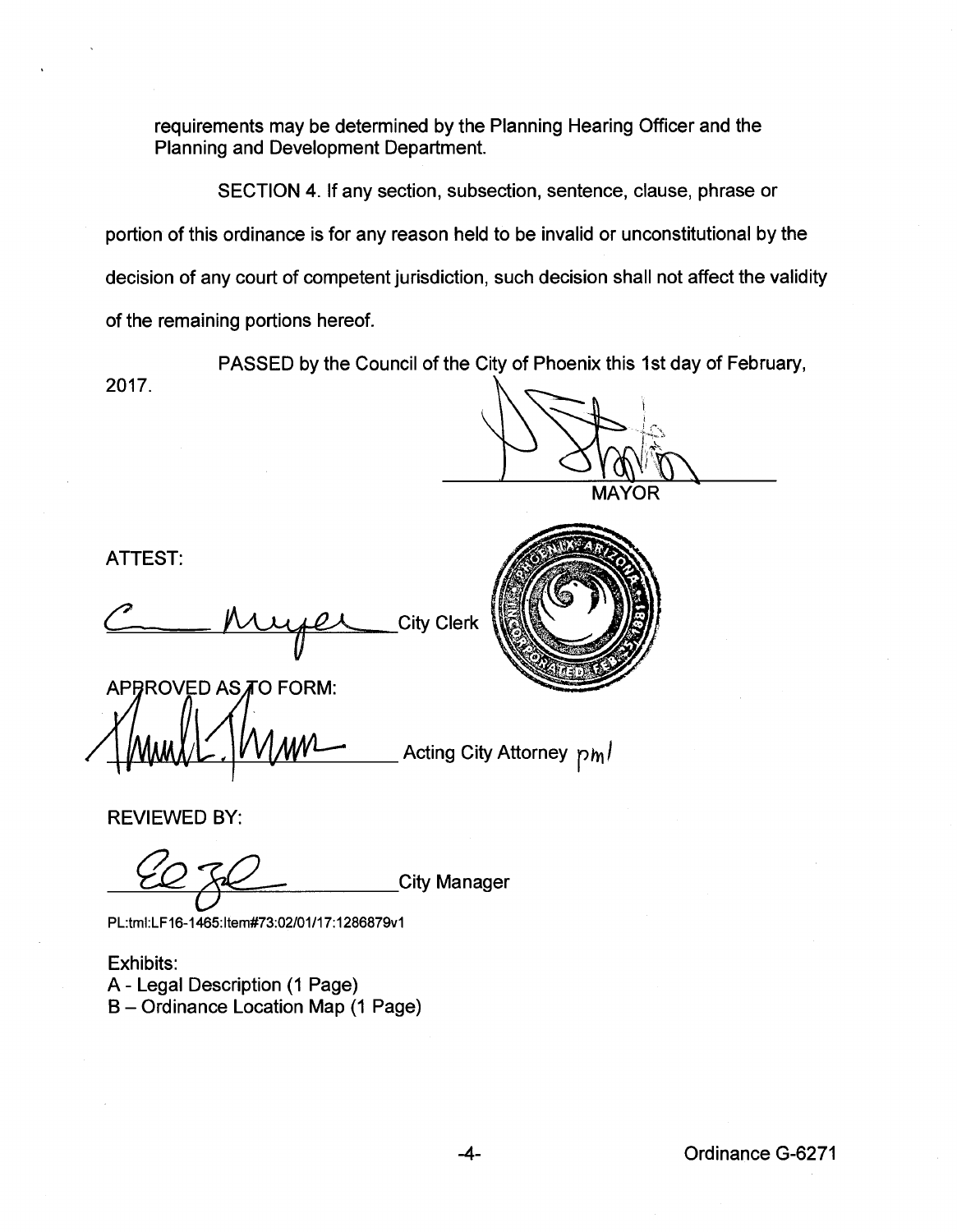## EXHIBIT A

## LEGAL DESCRIPTION FOR Z-82-15-8

THAT PORTION OF SECTION 36, TOWNSHIP 1 NORTH, RANGE 3 EAST OF THE GILA AND SALT RIVER BASE AND MERIDIAN, MARICOPA COUNTY, ARIZONA DESCRIBED AS:

THE SOUTH HALF OF THE SOUTH HALF OF LOT 40, BARTLETT HEARD LANDS, ACCORDING TO BOOK 13 OF MAPS, PAGE 35, RECORDS OF MARICOPA COUNTY, ARIZONA;

EXCEPT THE WEST 30 FEET.

 $\sim 10$